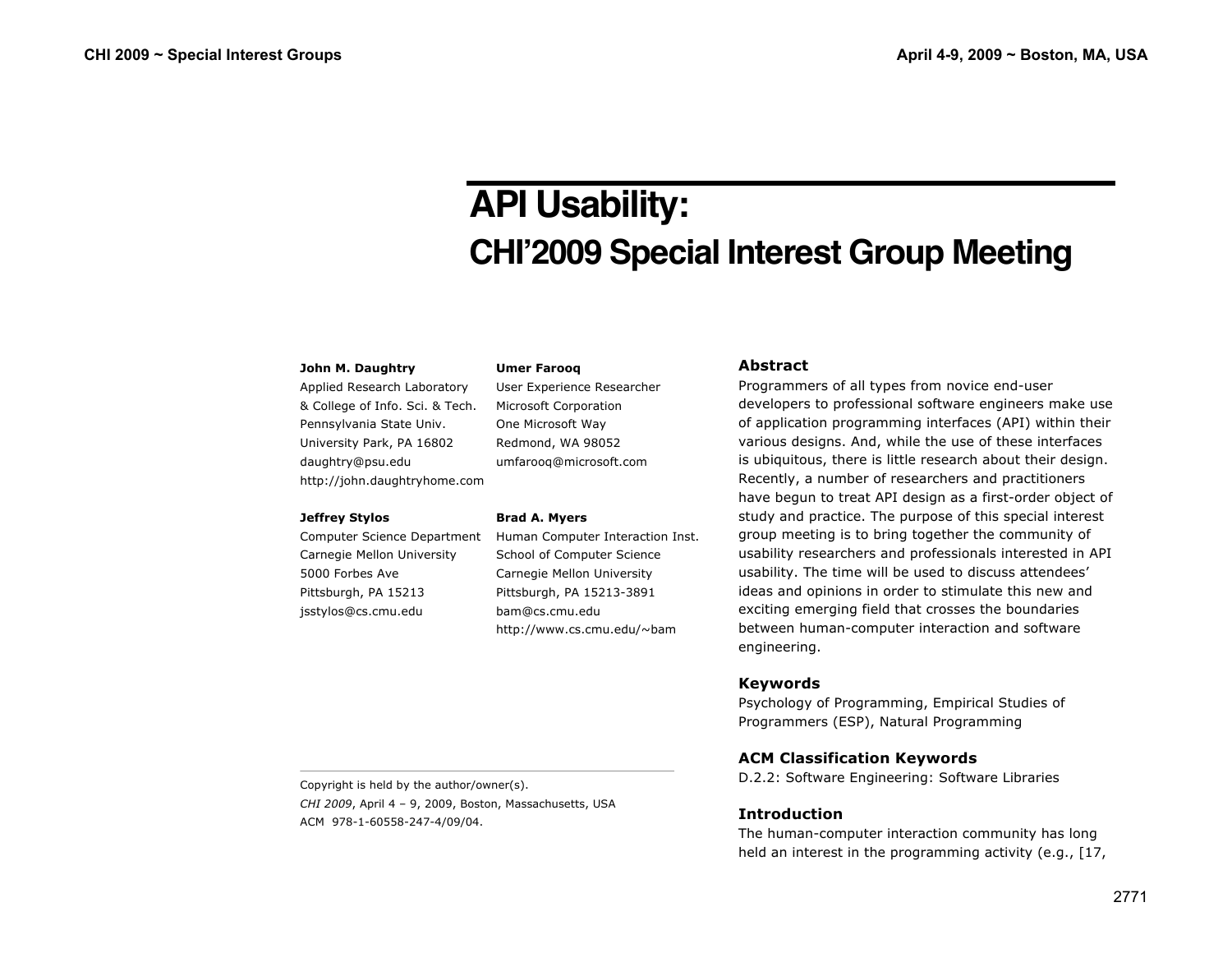*A well-designed API can be a great asset to the organization that wrote it and to all who use it. Good APIs increase the pleasure and productivity of the developers who use them, the quality of the software they produce, and ultimately, the corporate bottom line. Conversely, poorly written APIs are a constant thorn in the developer's side, and have been known to harm the bottom line to the point of bankruptcy. Given the importance of good API design, surprisingly little has been written on the subject.*

~Joshua Bloch [14]

18, 11]). Indeed, in the early years of the Conference on Human Factors in Computing Systems (CHI) many papers involved the study of programmers or had implications for programming. Further, there were more directed communities such as the Empirical Studies of Programmers workshop series (ESP). More recently, this work is reflected in the CHI community in the form of end-user programming (e.g., [13, 23]) and studies of programming in the broad (e.g., [14, 5]).

Despite the long and productive history of usability research in programming, the API has only recently been treated as a first-order artifact within the activity. Early work that foreshadowed this development includes studies of reuse (e.g., [16]).

APIs, frameworks, libraries, SDKs, toolkits all involve code in which an interface is exposed as a method of intended reuse by others. In this special interest group we use the term API broadly to indicate all of these.

Over time, it has become increasingly apparent that a theoretical base for API usability could have a great impact on the software development profession. From studies of programming (e.g., [16]) researchers began to recognize and condemn poor usability decisions in programming (e.g.  $-$  [15]) and recognize that the techniques and theory developed for usability should be applied directly to the API [12].

McLellan and colleagues [12], pioneering practitioners in this area, emphasize the importance of conducting API usability, comparing it to the cornerstone processes of running usability studies to evaluate Graphical User Interfaces (GUIs). They further highlighted the

importance that documentation plays with respect to usability in API design.

Within a few years, it was reported by Clarke that this approach had been adopted by Microsoft by way of evaluating APIs as part of usability lab studies [6, 7]. His argument for studying API usability reiterated the points made by McLellan and colleagues. These reports distinguish themselves from the prior argument by briefly presenting their utilization of the cognitive dimensions framework. For example, one of the dimensions is "Abstraction Level", which describes the types of abstractions that the API exposes. These reports have had an impact by motivating interest in API usability, but the higher-level models (i.e. – personas) have not been made public.

Joshua Bloch at Google and Krzysztof Cwalina at Microsoft are two other notable leaders in the area of advocating the importance and application of API usability to improve the overall programming user experience (e.g., [3, 4, 8]).

# **Current Work**

Recently, progress in the field has taken the form of academic research. Much of this work examines the usability of specific design patterns and programming paradigms as applied to the design of APIs for the purposes of enhancing software productivity. For example, Stylos and Myers map out the space of API design decisions [19]. Along with colleagues, they have examined the usage of the factory design pattern [10], redesigned APIs with respect to usability considerations [20], identified usability challenges in designing service-oriented APIs [2], studied the trade-offs for specific design options in object-oriented APIs [21], and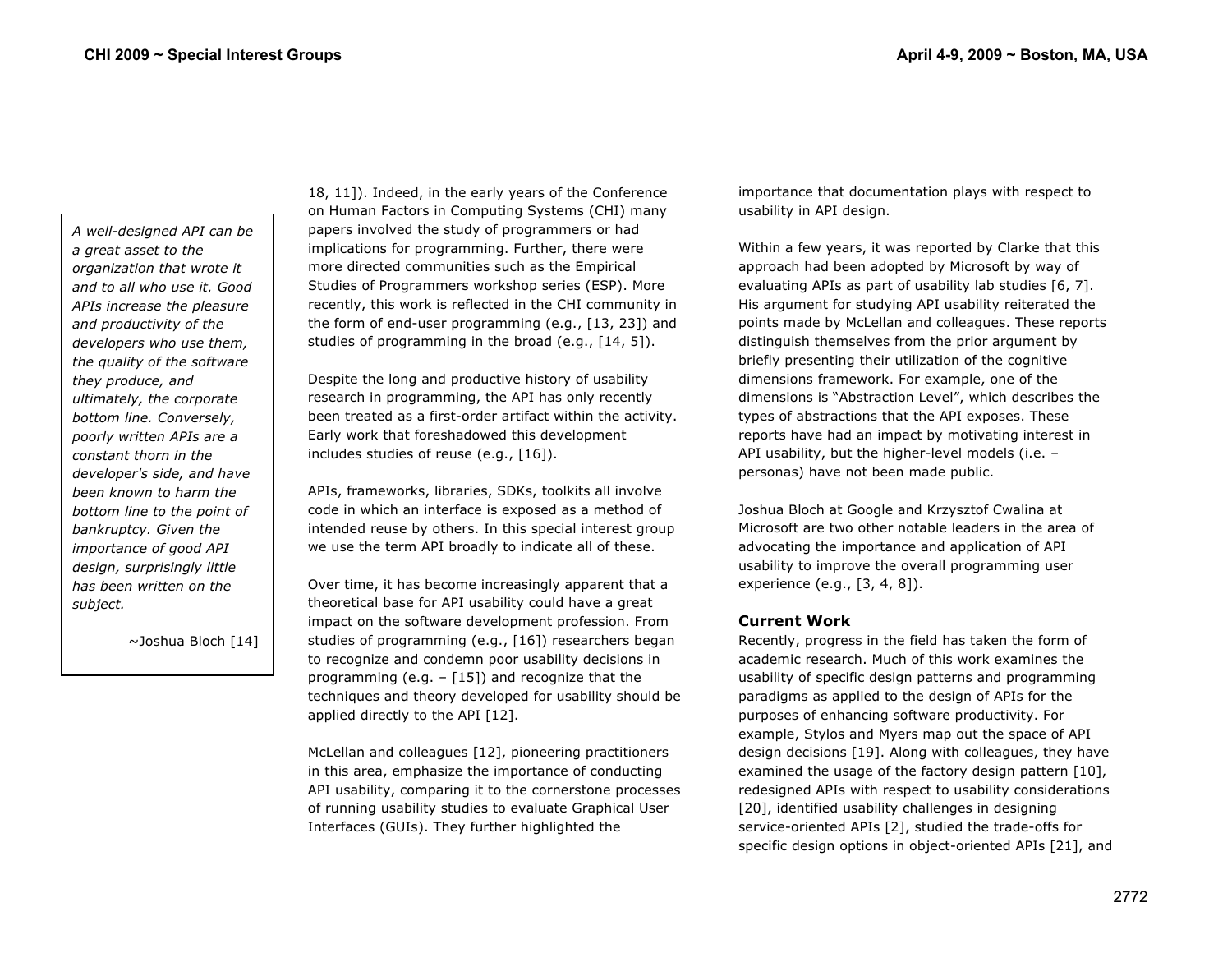### **Potential Discussion**

Building a Framework of API Usability

Challenges Evaluating API Usability

Usability and Abstraction

Metaphor

Organization of members

Intelligent APIs

Naming of Members

Rational & Creative Design

Types of APIs

evaluated design choices against usability evaluations [22]. Most importantly, the sum of this work has empirically confirmed the hypothesis that API usability is a significant problem for all programmers, from novices learning to program to experts programming professionally. In addition to the production of this research group, APIs have been studied with respect to the visualization of naming choices [1] perceived selfefficacy of use [9]. Exploratory work reflects other dimensions of API design such as, the challenges of intelligent APIs, the relationship between creativity and design rationale with respect to API design, and naming.

## **Special Interest Group**

The goals of the special interest group are to bring together the community of usability researchers and professionals interested in API usability, and to solicit and discuss attendees' ideas and opinions in order to stimulate this new and exciting emerging field that crosses the boundaries between human-computer interaction and software engineering. In addition to discussing aspects of API usability, a cross-cutting discussion as to the positioning of API design and usability research with respect to the CHI community would be productive. Despite the recent production of API usability research, there has been no paper on API research at CHI. Further, it has been a long time since the pioneering API work has appeared in related journals such as ACM Transactions on Computer-Human Interaction.

Discussions could potentially delve into building a theory of API usability, unique challenges studying API usability, the relationship between usability and abstraction, metaphor, organization of members and

modules, intelligent APIs (e.g. - those that do unexpected things by definition), naming of members and modules, the relationship between rational & creative design, and distinctions between varying types of APIs.

This special interest group will be of interest to those who have an interest in the psychology of programming, those who recognize the increased prominence and lowering usage barriers for external facing APIs (e.g. – APIs used in end-user programming such as Mashup development), those who expose highpower but challenging technologies (e.g. – AI algorithms), and those with experience designing APIs.

# **Example citations**

[1] Anslow, C., Noble, J., Marshall, S., and Tempero, E., "Visualizing the Word Structure of Java Class Names", *Proc. OOPSLA*, 2008, 777-778.

[2] Beaton, J., Jeong, S.Y., Xie, Y., Stylos, J., and Myers, B.A. "Usability Challenges for Enterprise Service-Oriented Architecture APIs". *Proc. VL/HCC 2008*, IEEE Press, pp. 193-196.

[3] Bloch, J., *Effective Java: Programming Language Guide*, Addison-Wesley, 2001.

[4] Bloch, J., "How to Write a Good API and Why it Matters", Keynote Address for LCSD workshop at *OOPSLA*, 2005. Introduction and slides available at http://lcsd05.cs.tamu.edu/#keynote.

[5] Cherubini, M., Venolia, G., DeLine, R. and Ko. A. J. (2007). "Let's Go to the Whiteboard: How and Why Software Developers Draw Code", *Proc. CHI*, 557-566.

[6] Clarke, S., *API Usability and the Cognitive Dimensions Framework*. 2003. Available at http://blogs.msdn.com/stevencl/archive/2003/10/08/5 7040.aspx.